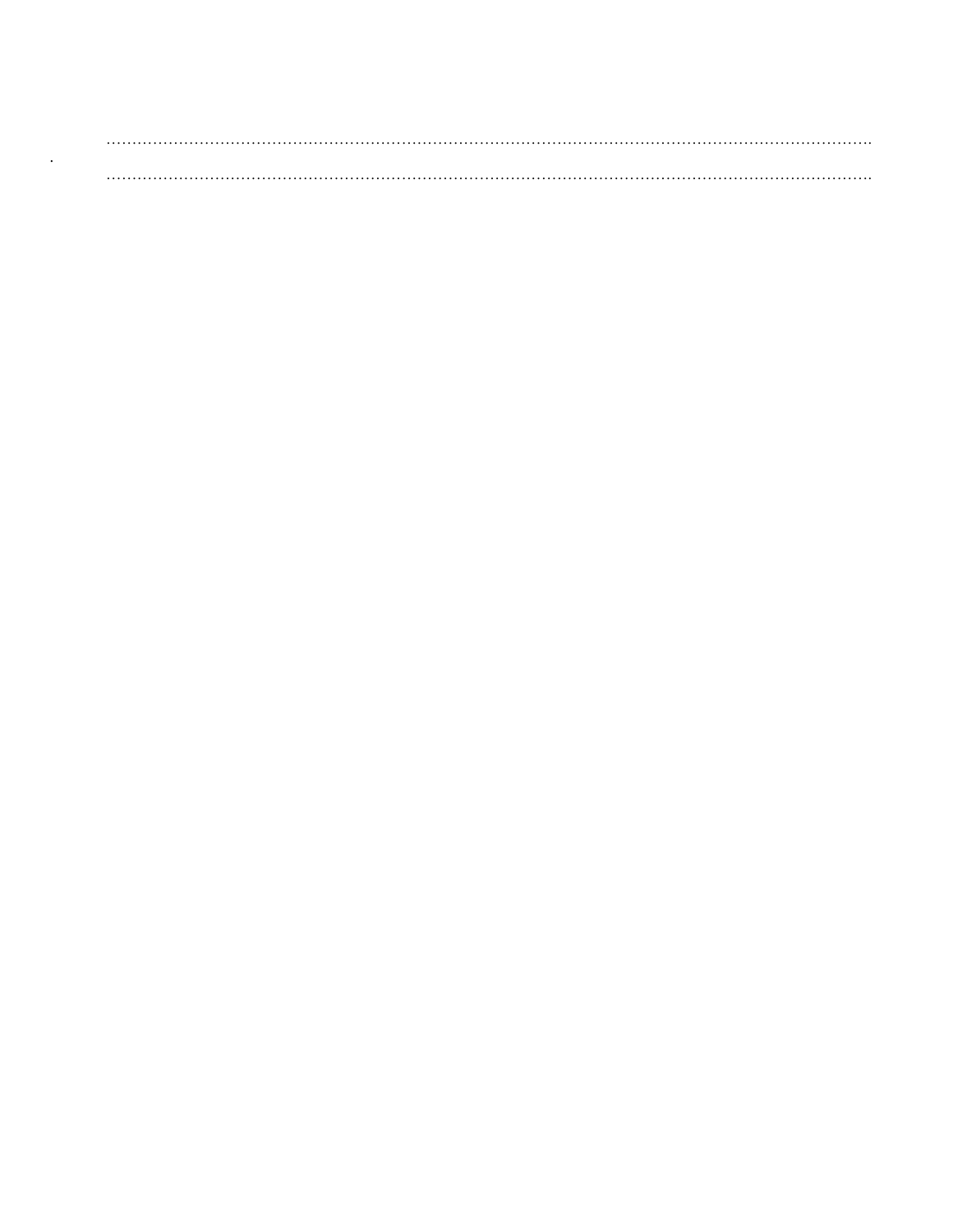## **HOUSEOWNERS (BUILDINGS AND FITTINGS)**

| Including Private Garages, Outbuildings, Walls, Gates and Fences, Pools, Pool and Pond Pumps, Tennis Courts, Sauna Baths,<br>Borehole Pumps and Motors, Satellite Dishes, Aerials and Masts, Alarm Systems and Landlord's Fixtures and Fittings therein<br>or thereon including permanent or fitted carpets nailed or glued to the floor). |                                                                                                                                                                  |  |  |  |  |  |
|--------------------------------------------------------------------------------------------------------------------------------------------------------------------------------------------------------------------------------------------------------------------------------------------------------------------------------------------|------------------------------------------------------------------------------------------------------------------------------------------------------------------|--|--|--|--|--|
|                                                                                                                                                                                                                                                                                                                                            |                                                                                                                                                                  |  |  |  |  |  |
|                                                                                                                                                                                                                                                                                                                                            |                                                                                                                                                                  |  |  |  |  |  |
| <b>Total Value</b>                                                                                                                                                                                                                                                                                                                         | $\$\ldots\ldots\ldots\ldots\ldots\ldots\ldots\ldots\ldots\ldots$                                                                                                 |  |  |  |  |  |
| <b>HOUSEHOLDERS (CONTENTS)</b>                                                                                                                                                                                                                                                                                                             |                                                                                                                                                                  |  |  |  |  |  |
| Full value of all the contents of the premises (excluding contents more specifically insured)                                                                                                                                                                                                                                              |                                                                                                                                                                  |  |  |  |  |  |
| <b>Total Value</b><br>$\$\ldots\ldots\ldots\ldots\ldots\ldots\ldots\ldots\ldots\ldots$                                                                                                                                                                                                                                                     |                                                                                                                                                                  |  |  |  |  |  |
| Cover automatically includes Guests Effects up to \$500.00 and Domestic Workers property up to \$300.00 (excluding money), but<br>if additional cover is required, please state below:                                                                                                                                                     |                                                                                                                                                                  |  |  |  |  |  |
| Please provide details of Audio and Visual Equipment (including Make, Model and Serial Numbers):                                                                                                                                                                                                                                           |                                                                                                                                                                  |  |  |  |  |  |
|                                                                                                                                                                                                                                                                                                                                            |                                                                                                                                                                  |  |  |  |  |  |
|                                                                                                                                                                                                                                                                                                                                            |                                                                                                                                                                  |  |  |  |  |  |
| <b>ALL RISKS</b>                                                                                                                                                                                                                                                                                                                           |                                                                                                                                                                  |  |  |  |  |  |
| NOTE 1.<br>NOTE 2.                                                                                                                                                                                                                                                                                                                         | All Jewellery valued in excess of \$200 must be accompanied by a valuation certificate.<br>Spectacles, Sunglasses, Contact Lenses must be specifically itemised. |  |  |  |  |  |

NOTE 3. Item 1 and 2 below only provide cover as defined, all other items to be listed.

## **DEFINITION**

- Item 1. Wearing Apparel: Clothing, Pens, Pencils, Briefcases, Handbags, Compacts, Cigarette Cases, Lighters, Electric Razors, Pocket Calculators and other items normally carried on or about the person, including Trunks, Bags and other Receptacles In which the property is contained whilst travelling, (Limit \$50.00 any one item)
	- **NOTE** This item does not include Spectacles, Contact Lenses, Hearing Aids, Dentures, Jewellery, Personal Ornaments, Cameras, Radios, Electronic Equipment not specified above. Gold and Silver Articles, Watches, Money, Documents of any kind, Medals, Coins.
- Item 2. Miscellaneous Jewellery: Jewellery, Personal Ornaments, Gold and Silver Articles, Watches (Limit \$50.00 any one item)

| Item | Description                          | Sum Insured |
|------|--------------------------------------|-------------|
|      |                                      |             |
|      | Wearing Apparel (as defined)         |             |
|      | Miscellaneous Jewellery (as defined) |             |
|      |                                      |             |
|      |                                      |             |
|      |                                      |             |